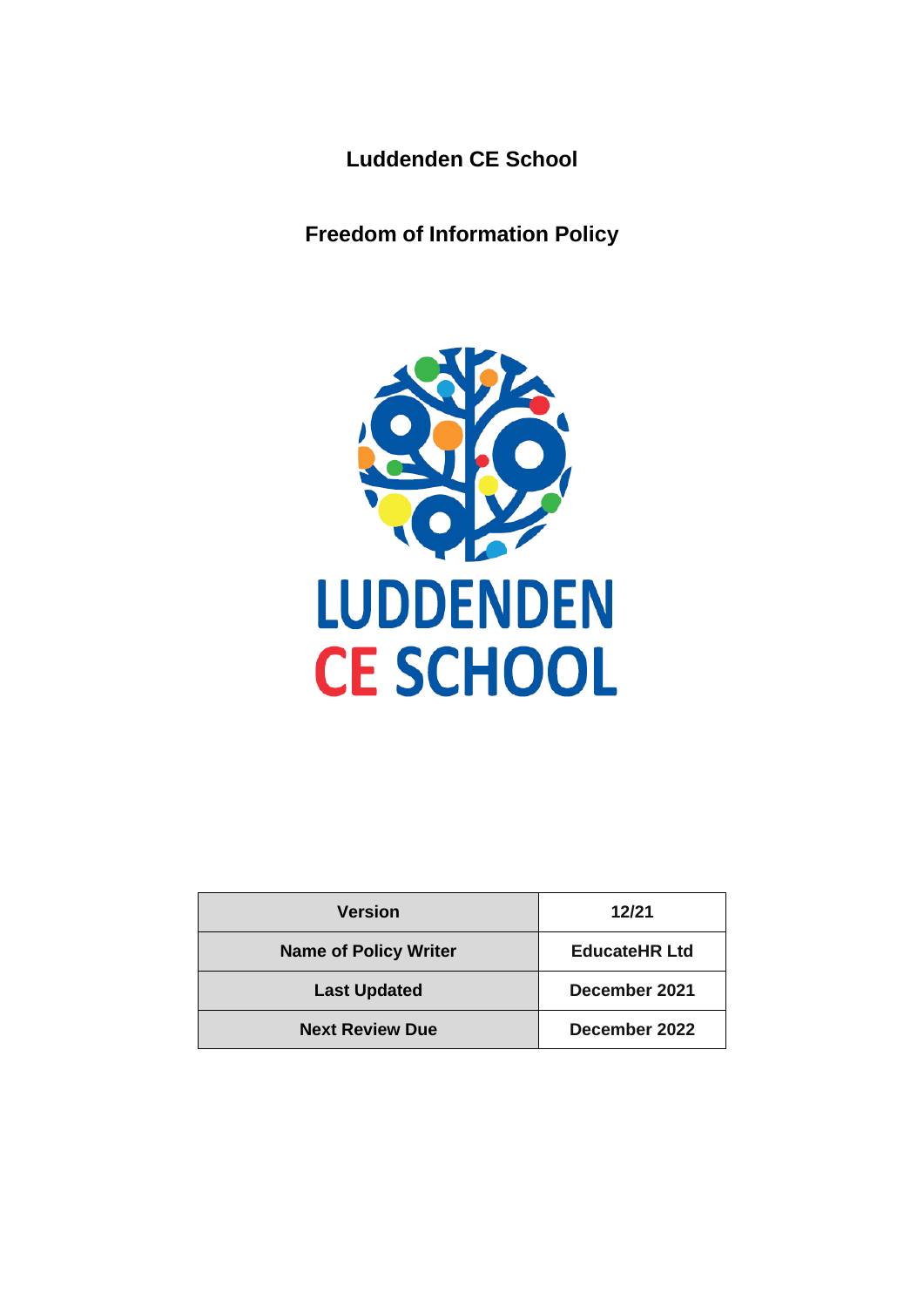## **Contents**

# <span id="page-1-0"></span> $\mathbf{1}$ .  $2.$  $3.$  $\mathbf{A}$  $5<sub>1</sub>$ 6.  $\overline{7}$ 8. 9. Appendix 1: Process Map 1 – procedures for dealing with FOI requests................................ 6 Appendix 5: Guide to information available under the publication scheme....................... 16

## Page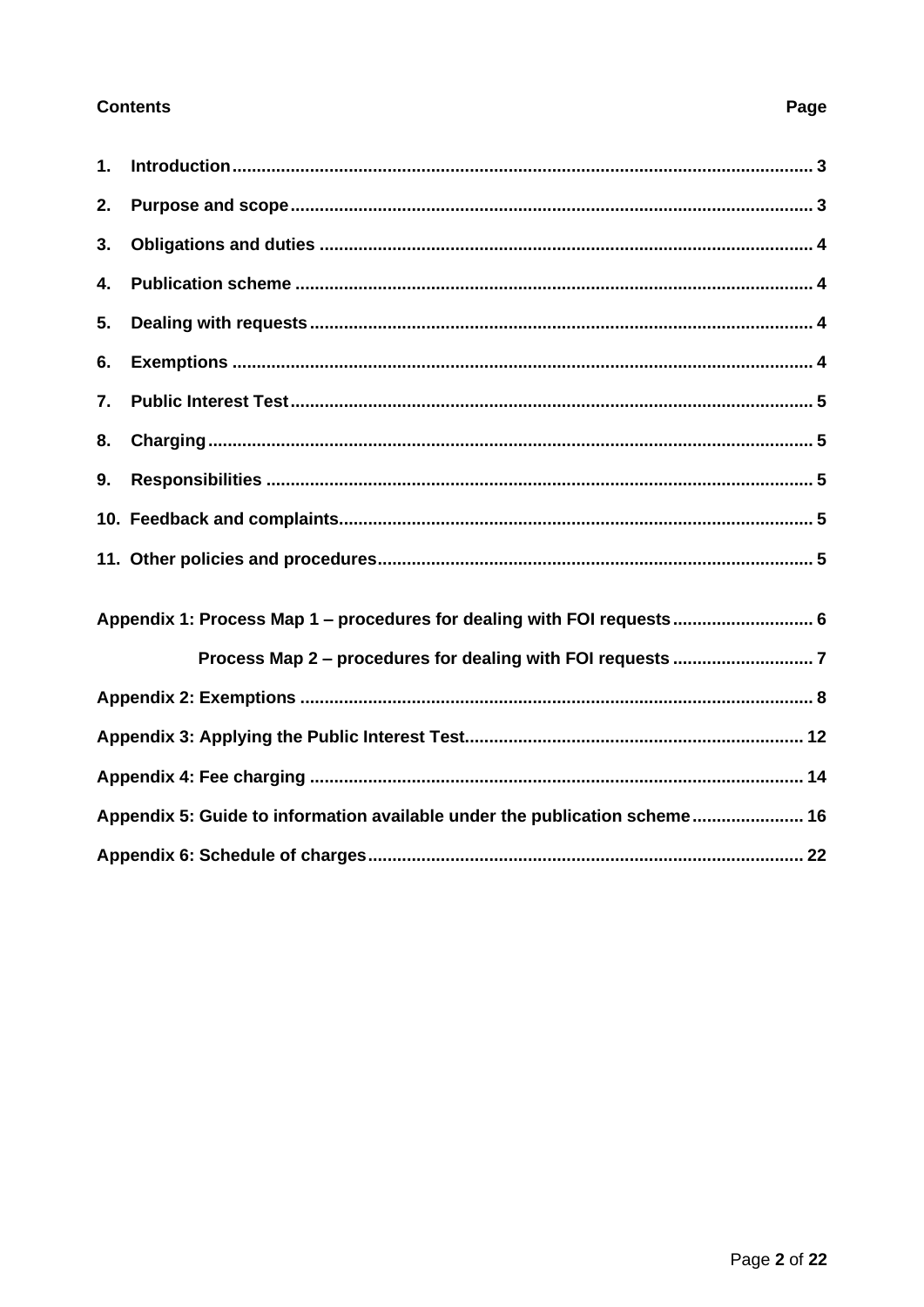## **1. Introduction**

- 1.1 The school is committed to the Freedom of Information (FOI) Act 2000 ('the Act') and to the principles of accountability and the general right of access to information, subject to legal exemptions. This policy outlines the fundamental principles of the Act and our framework for managing requests submitted under this legislation.
- 1.2 The Freedom of Information Act 2000 (or FOIA) came fully into force on 1 January 2005. Under the Act, any person has a legal right to ask for access to information held by the school. They are entitled to be told whether the school holds the information, and to receive a copy, subject to certain exemptions.
- 1.3 The Act is fully retrospective, so that any past records which the school holds are covered by the legislation. The Records Management Society of Great Britain [\(https://irms.org.uk\)](https://irms.org.uk/) provides a guide for schools and academies on how long various categories of school records should be kept. It is an offence to wilfully conceal, damage or destroy information to avoid responding to an enquiry, so it is important that no records that are the subject of an enquiry are amended or destroyed.
- 1.4 There is a duty to respond to all valid FOI requests, informing the enquirer whether the information is held and, if so, supplying any information that is held, except where exemptions apply. There is a time limit of twenty working days for responding to a request, so periods of school closure are excluded from this timescale.
- 1.5 The Department for Education no longer issues guidance for schools and academies in relation to Freedom of Information but instead refers educational establishments to the guidance provided by the Information Commissioner's Office on the latter's website, which is [http://www.ico.org.uk.](http://www.ico.org.uk/)

## <span id="page-2-0"></span>**2. Purpose and scope**

- 2.1 This procedure applies to all school staff.
- 2.2 Requests under FOI legislation can be addressed to anyone employed by the school. Staff need to be aware of the correct process for dealing with requests.
- 2.3 FOI requests must be made in writing (this includes email), and should include the enquirer's name and correspondence address, and state what information is requested. It is not necessary to mention the relevant legislation by name, and neither is there any requirement to indicate the reason for requesting the information.
- 2.4 Requests for personal information do not fall within the remit of FOI. Although individuals are entitled to request sight of any personal data (defined as information from which the individual concerned could be identified) held by the organisation this type of request, which is known as a Subject Access Request (SAR), is not covered by FOI legislation.
- 2.5 SARs constitute a separate category of data request (for release of personal data) which must be dealt with in the appropriate manner. Such requests do not relate to FOI but are, instead, covered by the General Data Protection Regulation (GDPR) and the Data Protection Act (DPA) 2018. Further details in relation to SARs are provided in the Data Protection Policy.
- 2.6 Requests for information about anything relating to the environment (such as air, water, land, the natural world or the built environment and any factor or measure affecting these parameters) are covered by the Environmental Information Regulations (EIR). These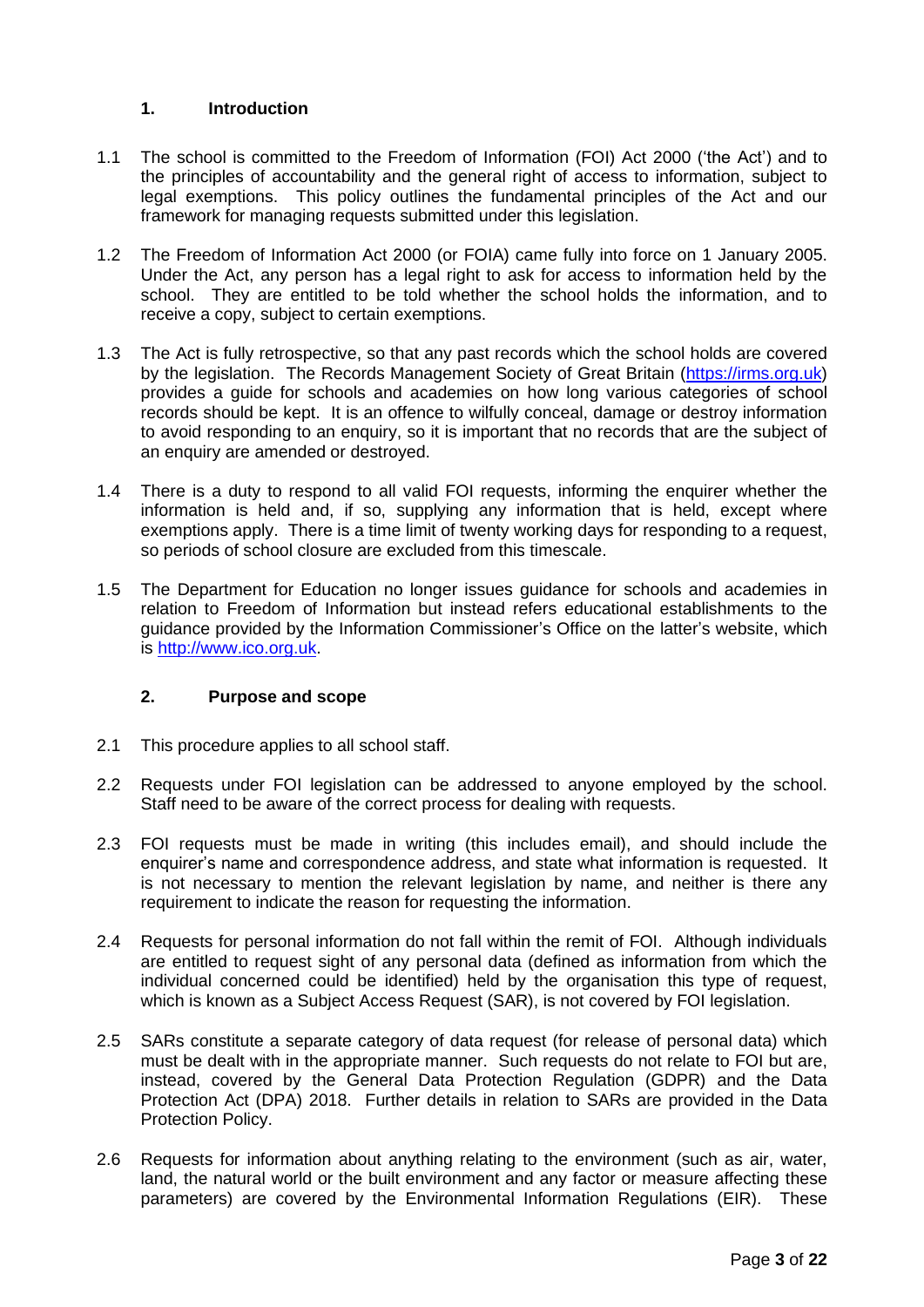regulations also cover issues relating to health and safety. For example, queries about chemicals used in the school or on school grounds, or about phone masts or car parks etc would all be covered by EIR. Any requests made under EIR are dealt with in the same way as those under FOI but (unlike FOI) such requests do not need to be in writing and can be submitted verbally.

#### <span id="page-3-0"></span>**3. Obligations and duties**

- 3.1 The school recognises its duty to provide advice and assistance to anyone requesting information which they have a valid right to receive.
- *3.2* The school will respond to straightforward verbal requests for information and will help enquirers to put more complex verbal requests into writing so that they can be handled under the relevant legislation*.*

#### <span id="page-3-1"></span>**4. Publication scheme**

- **4.1** The school has adopted the Model Publication Scheme for Schools approved by the Information Commissioner.
- *4.2* The publication scheme and the materials it covers will be readily available from the school's website.

#### <span id="page-3-2"></span>**5. Dealing with requests**

- 5.1 The school will respond to all FOI requests in accordance with the procedures set out in Appendix 1.
- 5.2 In following the procedures as specified the school will (unless there exists an absolute exemption) inform enquirers whether the information requested is held by the organisation (in accordance with the duty to confirm or deny) and will (unless there exists either an absolute or a qualified exemption) provide access to that information.
- 5.3 The school will ensure that all staff are aware of the appropriate procedures and will delegate the day-to-day responsibility for FOI policy and the provision of advice, guidance and publicity to XX *(designated individual)*.
- 5.4 XX *(designated individual)* will be the single point of reference, will co-ordinate FOI and related policies and procedures and will consider what information and training staff may need.
- 5.5 In many schools the above role is likely to be undertaken by the Data Protection Officer (DPO).

#### <span id="page-3-3"></span>**6. Exemptions**

- 6.1 Certain information is subject to either absolute or qualified exemptions. Both categories of exemptions are listed in Appendix 2.
- 6.2 The school will maintain a register of requests where it has refused to supply information, and the reasons for the refusal. The register will be retained for 5 years.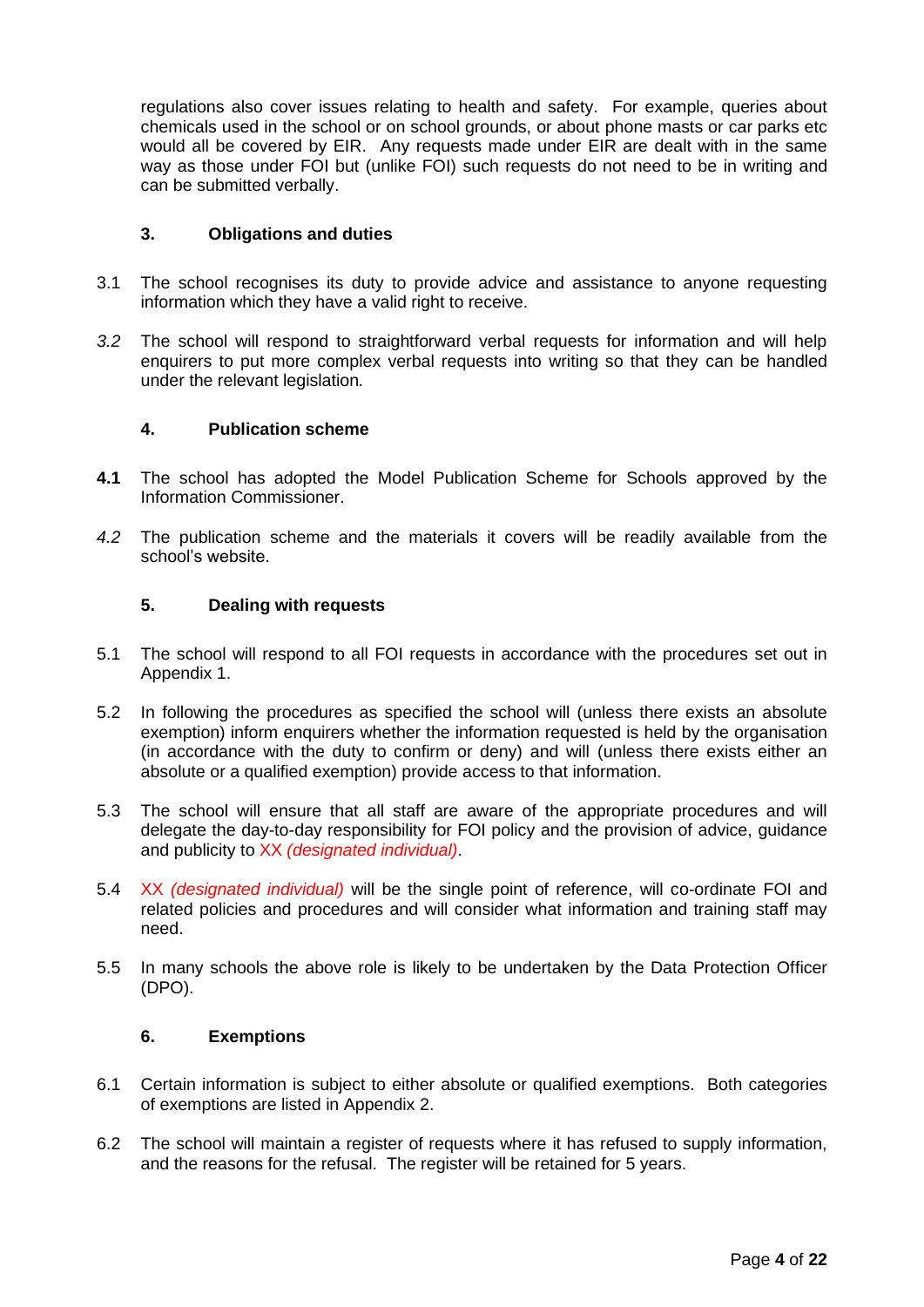## <span id="page-4-0"></span>**7. Public Interest Test**

- 7.1 Unless it is in the public interest to withhold disclosure, any information requested which is held by the school must be released. The Public Interest Test will be applied in relation to any qualified exemptions which may be identified.
- <span id="page-4-1"></span>7.2 Further information on the application of the Public Interest Test appears in Appendix 3.

## **8. Charging**

- 8.1 The school reserves the right to refuse to supply information where the cost of doing so exceeds the statutory maximum, which is currently £450.
- 8.2 The Governing Body reserves the right to charge a fee for complying with requests for information under FOI. Such fees are calculated according to FOI regulations (see Appendix 4).

## <span id="page-4-2"></span>**9. Responsibilities**

9.1 The Governing Body has delegated the overall responsibility for compliance with FOI to XX (headteacher/designated individual/DPO).

#### <span id="page-4-3"></span>**10. Feedback and complaints**

- 10.1 The school welcomes any comments and suggestions regarding this policy. Any complaints will be dealt with through the school's normal complaints procedure.
- 10.2 If, following investigation of a complaint, the school's original decision is upheld, then the school has a duty to inform the complainant of their right to appeal to the Information Commissioner's Office.
- 10.3 Appeals should be made in writing to the Information Commissioner's Office, for whom the contact address is:

**Information Commissioner's Office** Wycliffe House Water Lane Wilmslow **Cheshire** SK9 5AF

## <span id="page-4-4"></span>**11. Other policies and procedures**

- 11.1 This policy will be supported by the following policies and procedures:
	- Data Protection Policy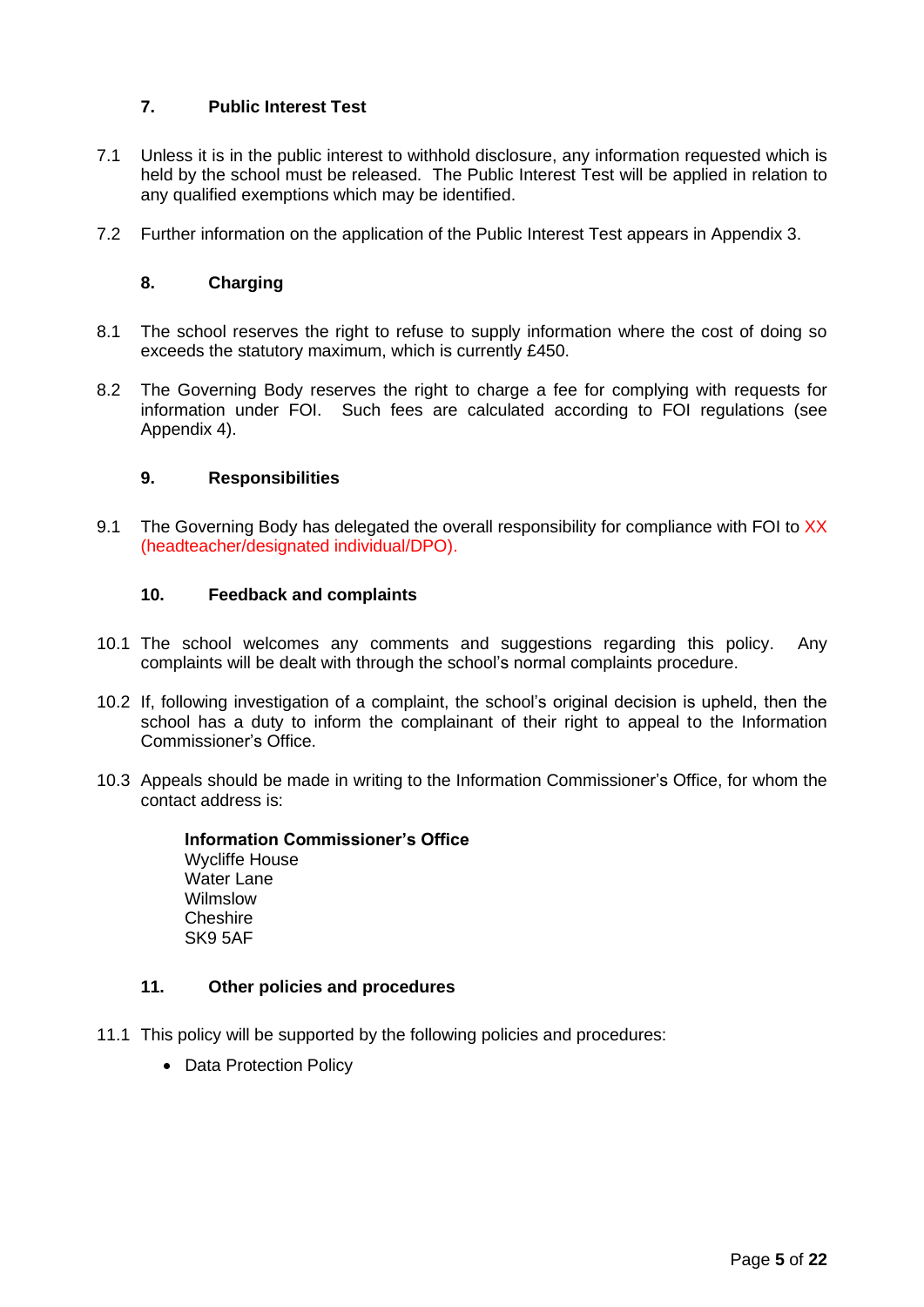<span id="page-5-0"></span>

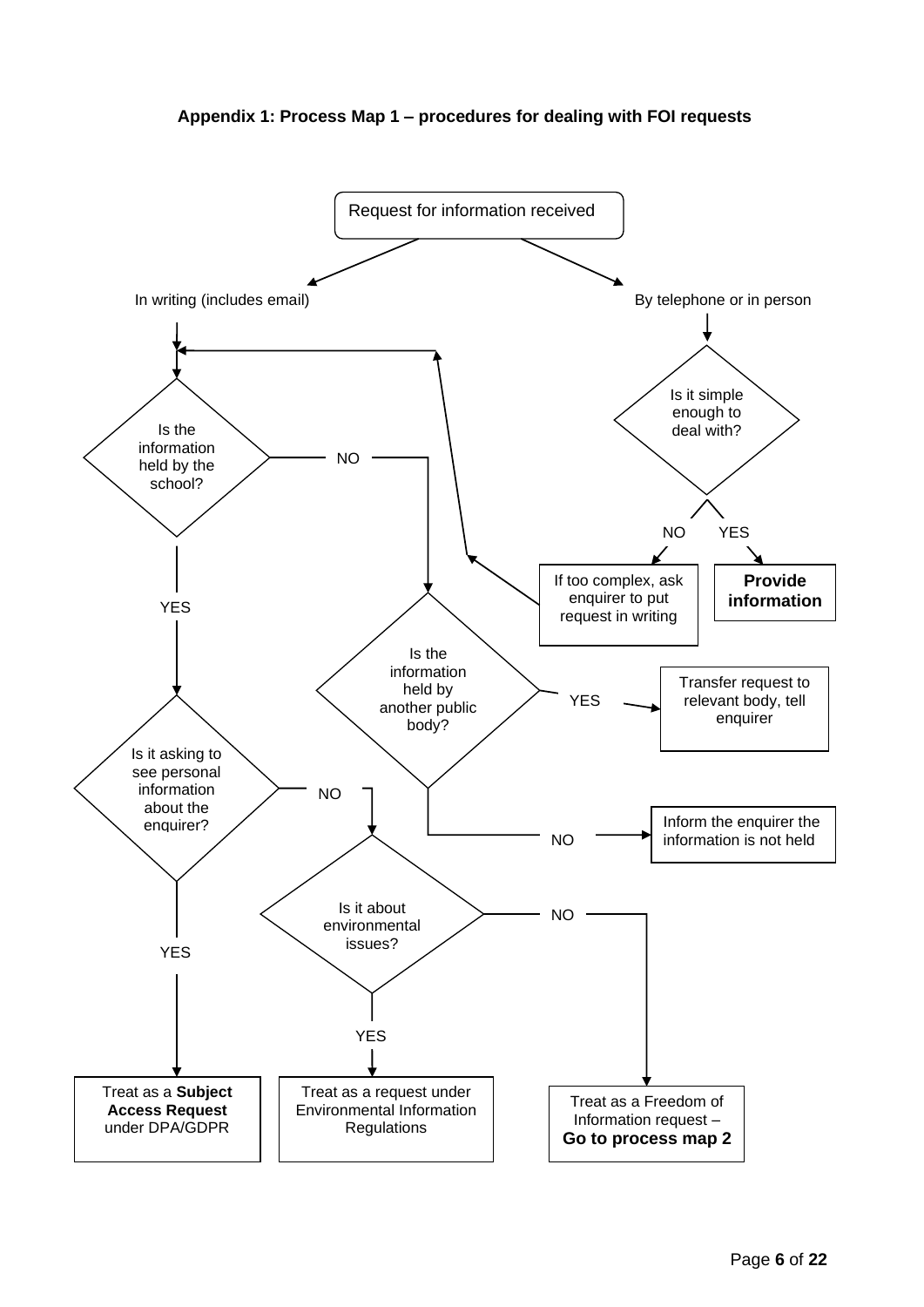

<span id="page-6-0"></span>**Appendix 1 (continued): Process Map 2 – procedures for dealing with FOI requests**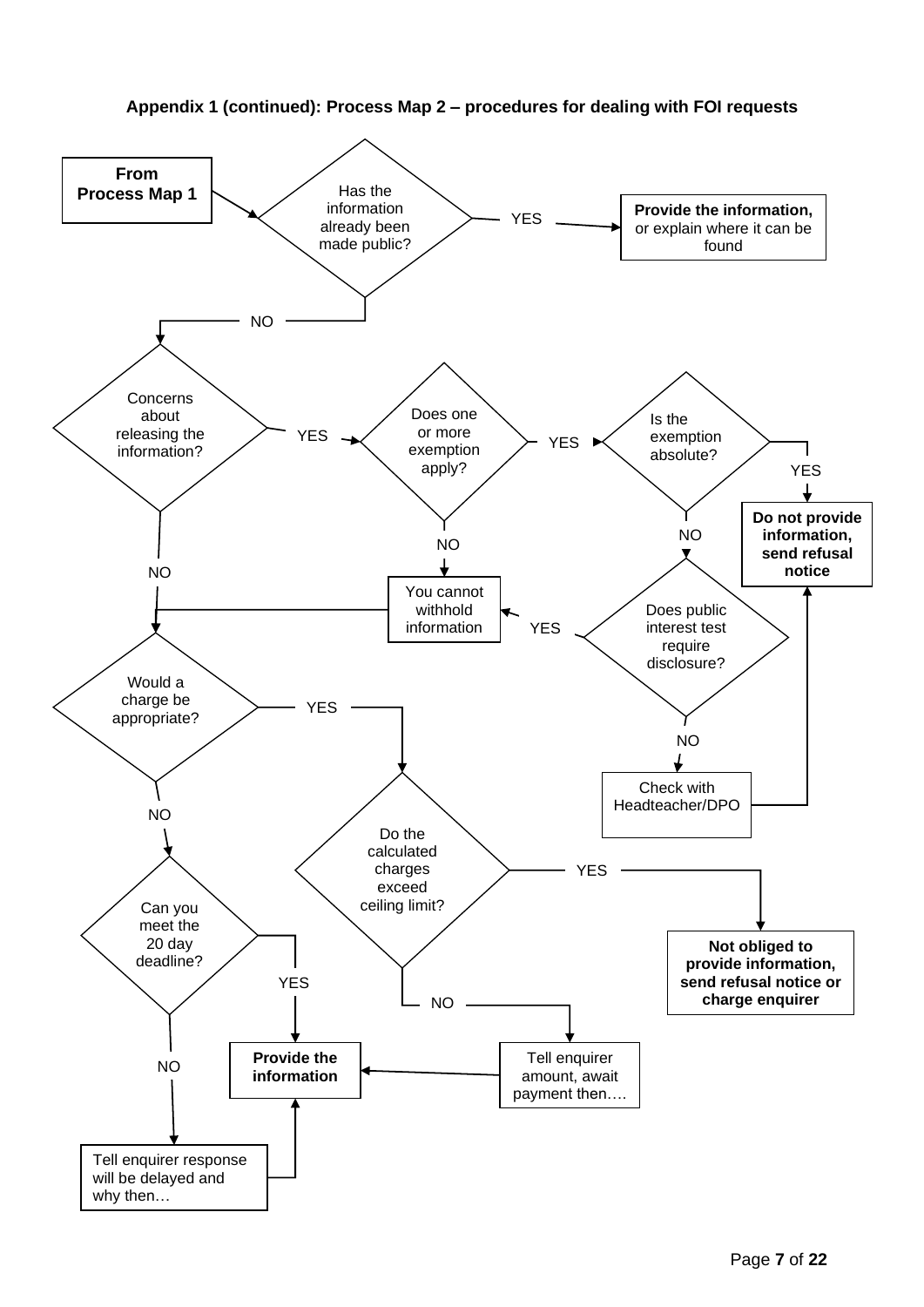## **Appendix 2: Exemptions**

<span id="page-7-0"></span>Although decisions on disclosure should be made on a presumption of openness, the Freedom of Information Act recognises the need to preserve confidentiality and protect sensitive material in certain (defined) circumstances.

The school will not withhold information in response to a valid request unless one of the following applies:

- an exemption to disclose; or
- the information sought is not held; or
- the request is considered vexatious or repeated; or
- the cost of compliance exceeds the threshold (see Appendix 4).

A series of exemptions are set out in the Act which allow the withholding of information in relation to an enquiry. Some are very specialised in their application, such as national security, and are not normally relevant to schools/academies. There are more than twenty types of exemption: however, schools/academies are likely to use only a few of them.

There are two general categories of exemptions:

- absolute where there is no requirement to: confirm or deny that the information is held; disclose the information; or consider the public interest test; and
- qualified where, even if an exemption applies, there is a duty to consider the public interest in disclosing information.

#### **Absolute exemptions**

There are 8 absolute exemptions listed in the Act. Even where an absolute exemption applies it does not mean that the school cannot disclose in all cases: it means that disclosure is not required by the Act and accordingly a decision could be taken to ignore the exemption and release the information taking account of all the facts of the case.

There is still a legal obligation to provide reasonable advice and assistance to the enquirer.

The absolute exemptions in the Act (*those which are most likely to be relevant to an educational establishment are marked with an asterisk\**) are set out below:

a. Information accessible to the enquirer by other means\* (section 21)

If information is reasonably accessible to the applicant by another route than the Act, it is exempt information. This is the case even if the enquirer would have to pay for the information under the alternative route. This exemption includes cases where you are required to give information under other legislation, or where the information is available via the Publication Scheme.

b. Information dealing with security matters (section 23)

This applies to information directly or indirectly supplied by, or relating to, bodies dealing with security matters such as MI5, MI6, Special Forces, etc.

c. Court records (section 32)

This applies to information related to proceedings in a court or tribunal or served on a public authority for the purposes of proceedings.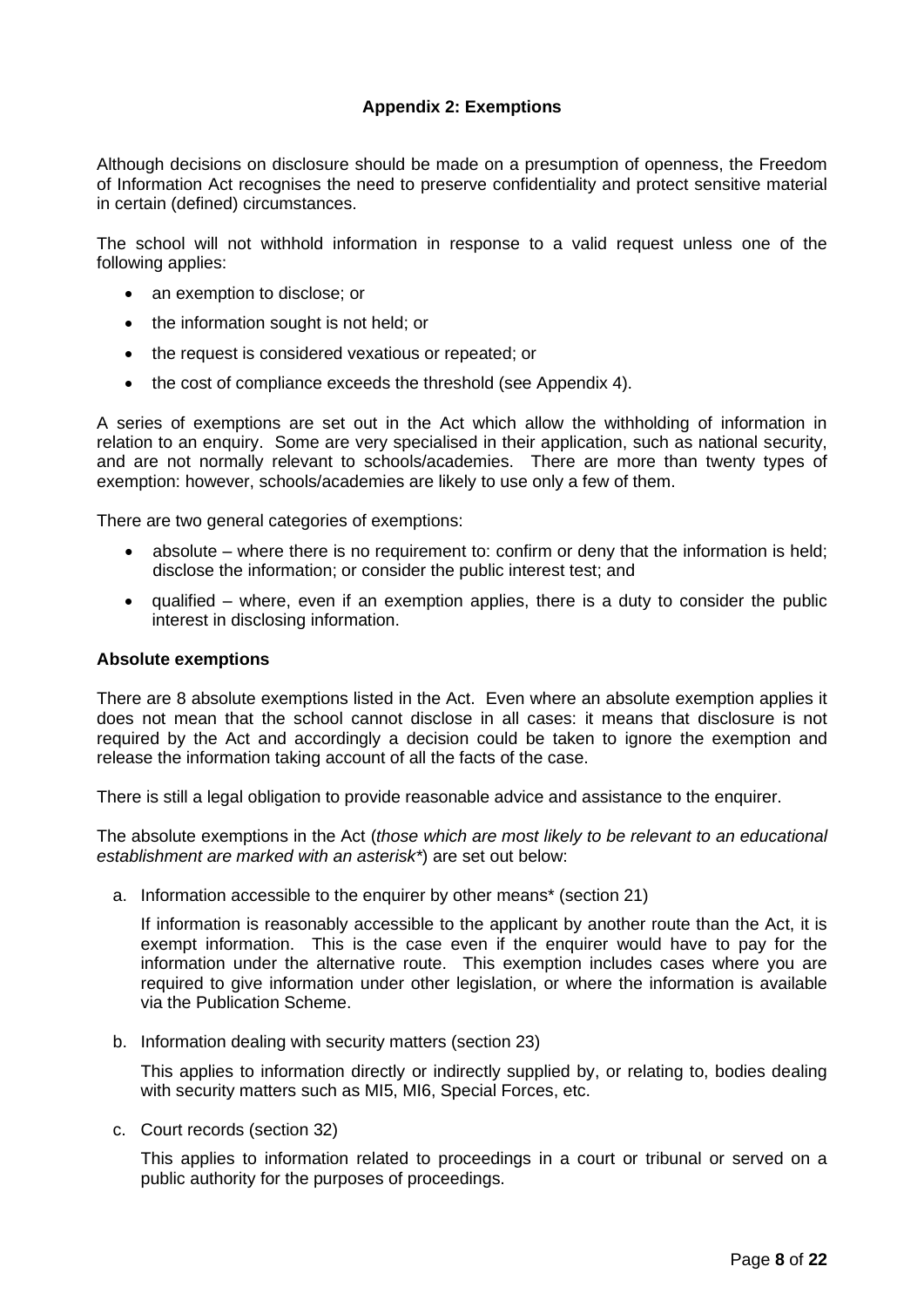d. Parliamentary Privilege (section 34)

This exempts information if it is required for the purpose of avoiding an infringement of the Parliamentary privilege.

e. Prejudice to the effective conduct of public affairs (section 36)

This relates to the maintenance of the collective responsibility of Ministers.

f. Personal information\* (section 40)

Where the enquirers ask to see information about themselves, this is exempt under the Act because it is covered by the Data Protection Act and GDPR (General Data Protection Regulation).

g. Information provided in confidence\* (section 41)

This relates to information obtained from a person if its disclosure would constitute a breach of confidence actionable by that, or another, person.

h. Prohibitions on disclosure\* (section 44)

Information is exempt where its disclosure is prohibited under any other legislation by order of a court or where it would constitute a contempt of court or where it is incompatible with any EC obligation.

#### **Qualified exemptions**

With qualified exemptions, even if it is decided that an exemption applies, there is a duty to consider the public interest in confirming or denying that the information exists and in disclosing the information. Guidance on carrying out the public interest test is in Appendix 3.

The qualified exemptions in the Act (*those which are most likely to be relevant to an educational establishment are marked with an asterisk\**) are set out below:

a. Information intended for future publication\* (section 22)

If, at the time the request was made, information is held with a view to publication, then it is exempt from disclosure if it is reasonable that it should not be disclosed until the intended publication date. This could apply to statistics published at set intervals, statutory accounts, and similar information.

b. National security (section 24)

Information is exempt for the purposes of safeguarding national security.

c. Defence (section 26)

Information is exempt if its disclosure would prejudice the defence of the UK.

d. International relations (section 27)

Information is exempt if its disclosure would, or would be likely to, prejudice relation between the UK and any other state.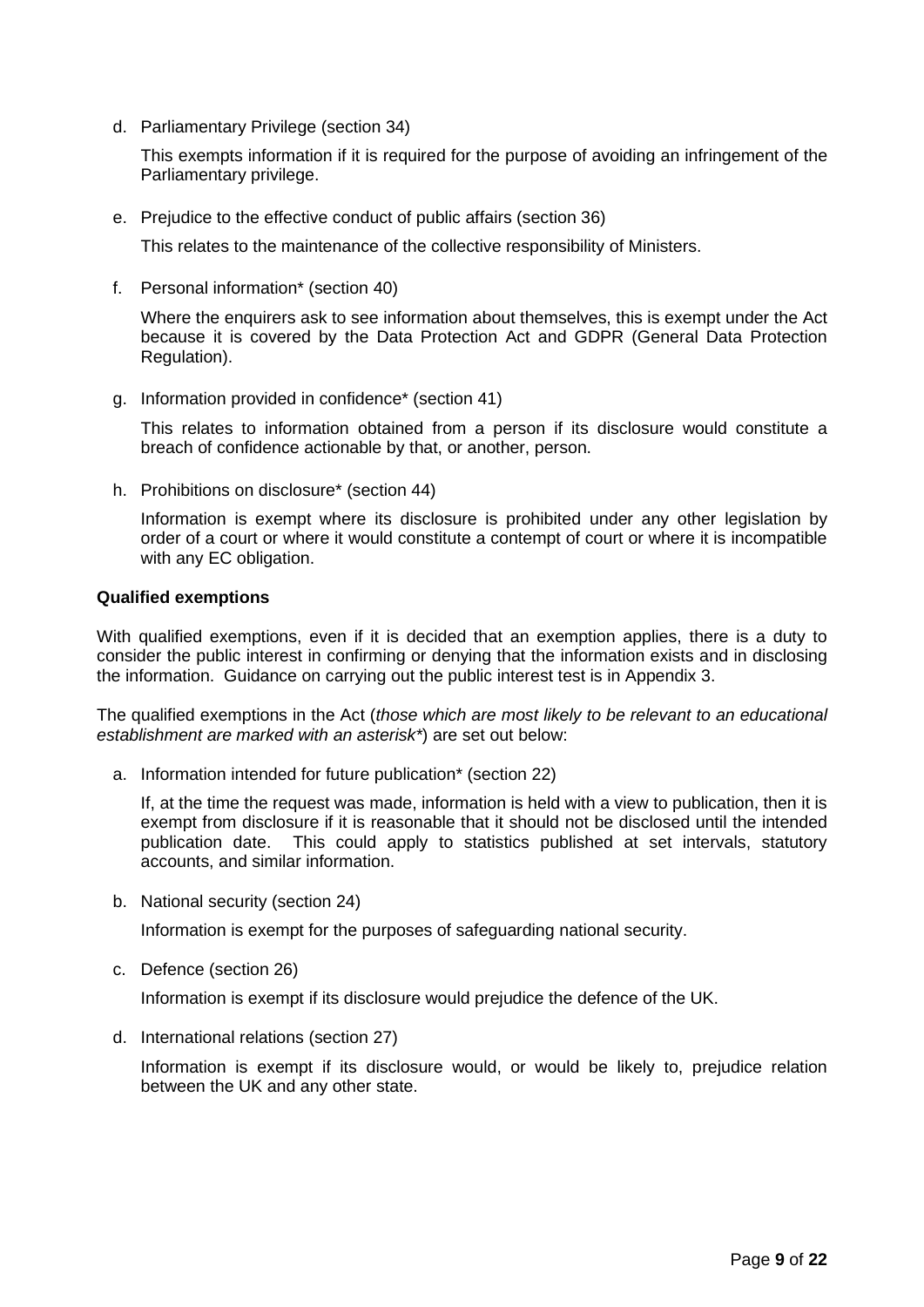e. Relations within the UK (section 28)

Information is exempt if its disclosure would, or would be likely to, prejudice relations between any administration in the UK.

f. The economy (section 29)

Information is exempt if its disclosure would, or would be likely to, prejudice the economic or financial interests of the UK.

g. Investigations and proceedings conducted by public authorities\* (section 30)

Information is exempt if it has at any time been held by the school for the purposes of criminal investigations or proceedings, such as determining whether a person should be charged with an offence or whether a charged person is guilty, or investigations which may lead to a decision to institute criminal proceedings. The duty to confirm or deny does not apply to such information.

h. Law enforcement\* (section 31)

Information which is not exempt under Section 30 may be exempt under this exemption in the event that disclosure would, or would be likely to, prejudice the following among others:

- the prevention or detection of crime
- the apprehension or prosecution of offenders
- the administration of justice
- the exercise of functions such as ascertaining if a person has broken the law, is responsible for improper conduct, whether circumstances justify regulatory action, ascertaining a person's fitness or competence in relation to their profession, ascertaining the cause of an accident or protecting or recovering charities or its properties.
- any civil proceedings brought by or on behalf of the school which arise out of an investigation carried out for any of the purposes mentioned above. The duty to confirm or deny does not arise where prejudice would result to any of these matters.
- i. Audit functions (section 33)

Information is exempt if disclosure would, or would be likely to, prejudice the exercise of an authority's functions in relation to the audit of the accounts of other public authorities. It does not apply to internal audit reports.

j. Formulation of government policy (section 35)

Information held is exempt information if it relates to the formulation or development of government policy, ministerial communications, advice by Law Officers (for instance the Attorney General) and the operation of any Ministerial private office.

k. Prejudice to the conduct of public affairs (section 36)

Information likely to prejudice the maintenance of the convention of the collective responsibility of Ministers or likely to inhibit the free and frank provision of advice or exchange of views.

l. Communications with the Queen (section 37)

Information is exempt if it relates to communications with the Queen, the Royal Family or Royal Household or if it relates to the award of honours. The duty to confirm or deny does not arise where this exemption applies.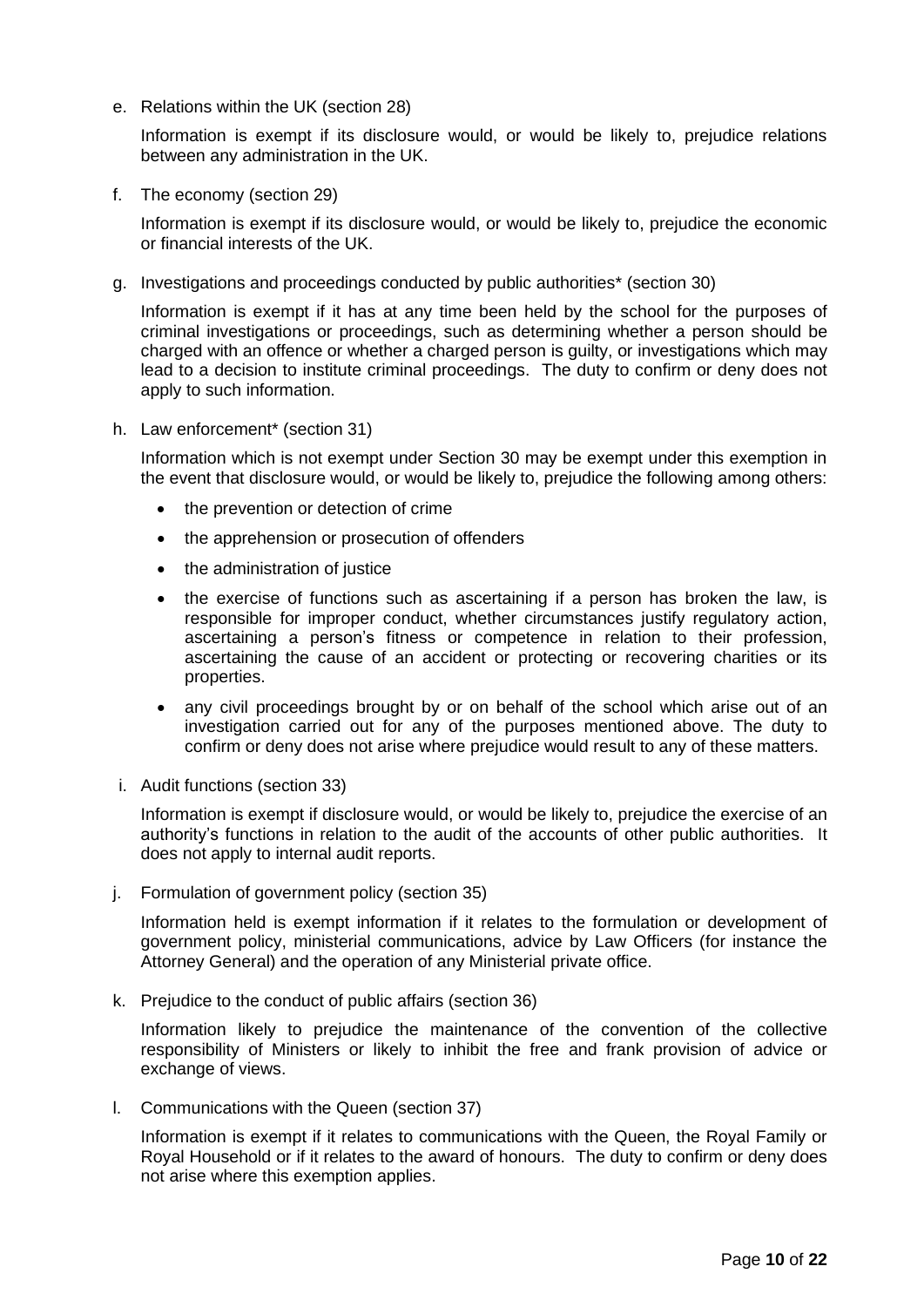m. Health and Safety\* (section 38)

Information is exempt if its disclosure would or would be likely to endanger the safety or physical or mental health of any individual. The duty to confirm or deny does not arise where prejudice would result.

n. Environmental information\* (section 39)

Information is exempt under FOIA when it is covered by the Environmental Information Regulations.

o. Personal information\* (section 40)

Where the information concerns a third party, it is exempt if its disclosure would contravene the Data Protection Act or General Data Protection Regulation, or the data protection principles (common to both DPA and GDPR); or if the person to whom the information relates would not have a right of access to it because it falls under one of the exemptions to the Data Protection Act or General Data Protection Regulation. The duty to confirm or deny does not arise in relations to this information if doing so would be incompatible with any of the above.

p. Legal professional privilege\* (section 42)

Legal professional privilege covers any advice given by legal advisers, solicitors or barristers. If the school wishes to disclose information of this nature, it will need to seek consent from the provider of the advice. This exemption covers all such information where a claim to legal professional privilege can be maintained in legal proceedings. The duty to confirm or deny does not arise where to do so would involve the disclosure of such information.

q. Commercial interests\* (section 43)

Information is exempt if it constitutes a trade secret or would be likely to prejudice the commercial interests of any person or body, including schools. The duty to confirm or deny does not arise where prejudice to commercial interests would result, or would be likely to result.

#### **Assessing each case on its own merits**

Where information has previously been withheld, it must not be assumed that any subsequent requests for the same information will also be refused. Sensitivity of information decreases with age and the impact of any disclosure will be different depending on when the request is received.

Therefore, for each request, the school will consider the harm that could result at the time of the request and, whilst taking account of any previous exemption applications, will endeavour to assess each case separately on its own merits.

In all cases, before writing to the enquirer, the person given responsibility for FOI by the governing body will need to ensure that the case has been properly considered, and that the reasons for refusal, or public interest test refusal, are sound.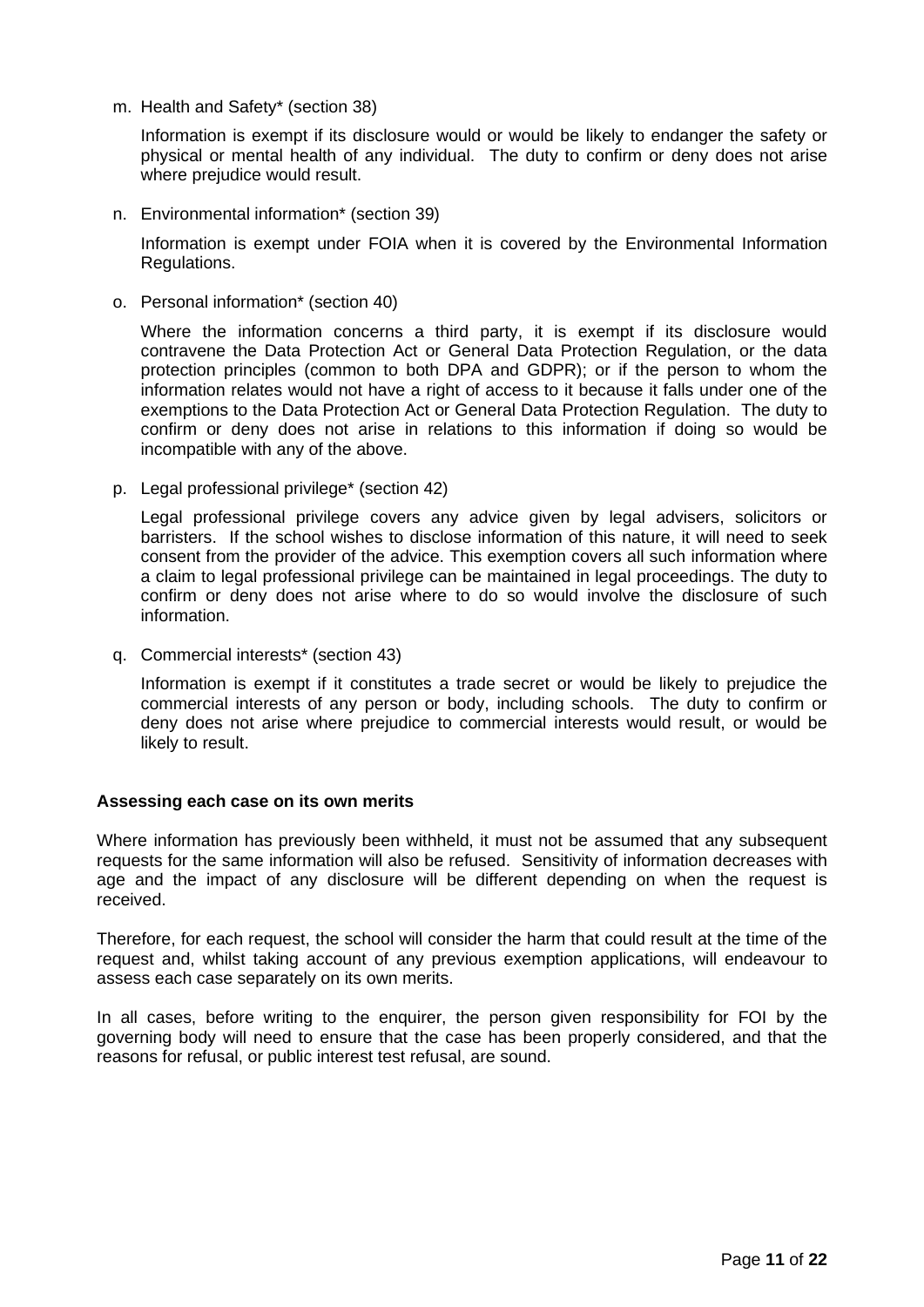## **Appendix 3: Applying the Public Interest Test**

<span id="page-11-0"></span>Having established that a qualified exemption is definitely applicable to a particular case, the school must then carry out a public interest test to identify if the public interest in applying the exemption outweighs the public interest in disclosing it. Therefore, unless it is in the public interest to withhold the information, it has to be released. Although precedent and case law will play a part in the decision, individual circumstances will vary and each case will need to be considered on its own merits.

(*It is important to note that 'in the public interest' does not necessarily equate to 'that which may be of interest to the public': it may be totally irrelevant that a matter could be the subject of public curiosity*.)

In most cases it will be relatively straightforward to decide where the balance of the public interest in disclosure lies. However, there will inevitably be cases where the decision is a difficult one. Factors that might be taken into consideration when weighing the public interest include:

| <b>For Disclosure</b>                                                                                                                                                              | <b>Against Disclosure</b>                                                                                                                                 |
|------------------------------------------------------------------------------------------------------------------------------------------------------------------------------------|-----------------------------------------------------------------------------------------------------------------------------------------------------------|
| Is disclosure likely to increase access to<br>information held by the school?                                                                                                      | Is disclosure likely to distort public reporting or be<br>misleading because it is incomplete?                                                            |
| Is disclosure likely to give the reasons for a<br>decision or allow individuals to understand<br>decisions affecting their lives or assist them in<br>challenging those decisions? | Is premature disclosure likely to prejudice fair<br>scrutiny, or release sensitive issues still on the<br>internal agenda or evolving?                    |
| Is disclosure likely to improve the accountability<br>and transparency of the school in the use of<br>public funds and help to show that it obtains<br>value for money?            | Is disclosure likely to cause unnecessary public alarm<br>on confusion?                                                                                   |
| Is disclosure likely to contribute to public debate<br>and assist the understanding of existing or<br>proposed policy?                                                             | Is disclosure likely to seriously jeopardise the school's<br>legal or contractual position?                                                               |
| Is disclosure likely to increase public participation<br>in decision making?                                                                                                       | Is disclosure likely to infringe upon other legislation<br>such as Data Protection Act/GDPR?                                                              |
| Is disclosure likely to increase public participation<br>in the political processes in general?                                                                                    | Is disclosure likely to create a controversial precedent<br>on the release of information or impair our ability to<br>obtain information in the future?   |
| Is disclosure likely to bring to light information<br>affecting public safety?                                                                                                     | Is disclosure likely to adversely affect the school's<br>proper functioning and discourage openness in<br>expressing opinions?                            |
| Is disclosure likely to reduce further enquiries on<br>the topic?                                                                                                                  | If a large amount of information on the topic has<br>already been made available, would disclosure shed<br>any further light or serve any useful purpose? |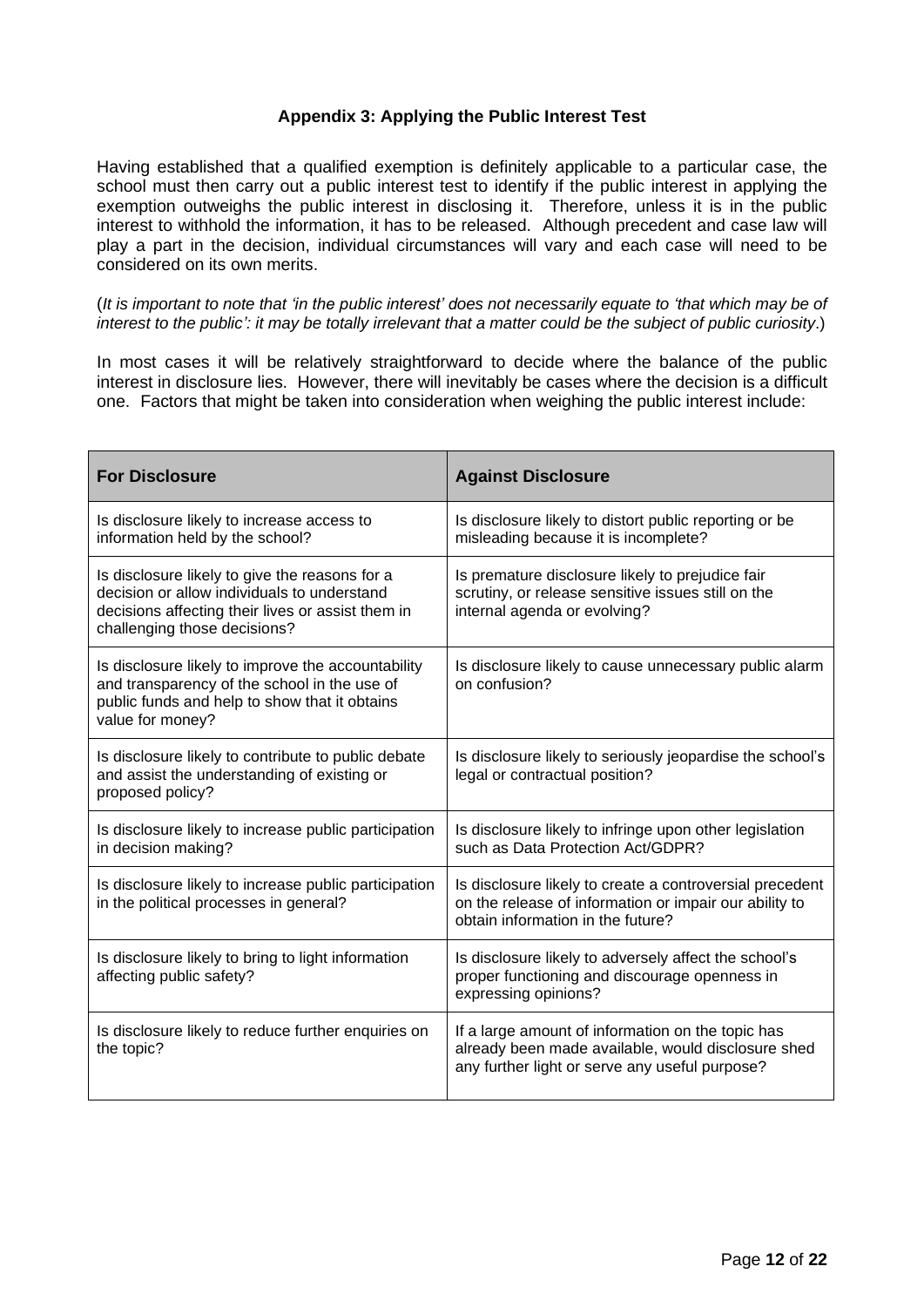Note that:

- Potential or actual embarrassment to, or loss of confidence in, the school, its staff or its governors is NOT a valid factor to consider.
- The fact that the information is technical, complex to understand and may be misunderstood may not of itself be a reason to withhold information.
- The potential harm of releasing information will reduce over time and should be considered at the time the request is made rather than by reference to when the relevant decision was originally taken.
- The balance of the public interest in disclosure cannot always be decided based on whether the disclosure of the information would cause harm, but on certain higher order considerations such as the need to preserve confidentiality of internal discussions.
- A decision not to release information may be perverse: in other words, would a decision to withhold information because it is not in the public interest to release it, itself result in harm to public safety, the environment or a third party?

The school will record the answers to these questions and the reasoning behind these answers.

Deciding on the public interest is not simply a matter of adding up the number of relevant factors on each side. The school will decide how important each factor is in the circumstances before making an overall assessment. This assessment will be reviewed by the headteacher/DPO.

#### **Decision for disclosure**

Where the balance of the public interest lies in disclosure, the enquiry will be dealt with and the information required will be made available.

#### **Decision against disclosure**

After carrying out the public interest test if it is decided that the exemption should still apply, the school will reply to the request with the appropriate response under the circumstances.

There will be occasions when it has been decided that a qualified exemption applies but consideration of the public interest test may take longer. In such a case, the school will contact the enquirer within twenty working days stating that a particular exemption applies and including an estimate of the date by which a decision on the public interest test will be made. This will be within a reasonable time, normally no more than ten working days in addition to the original twenty days.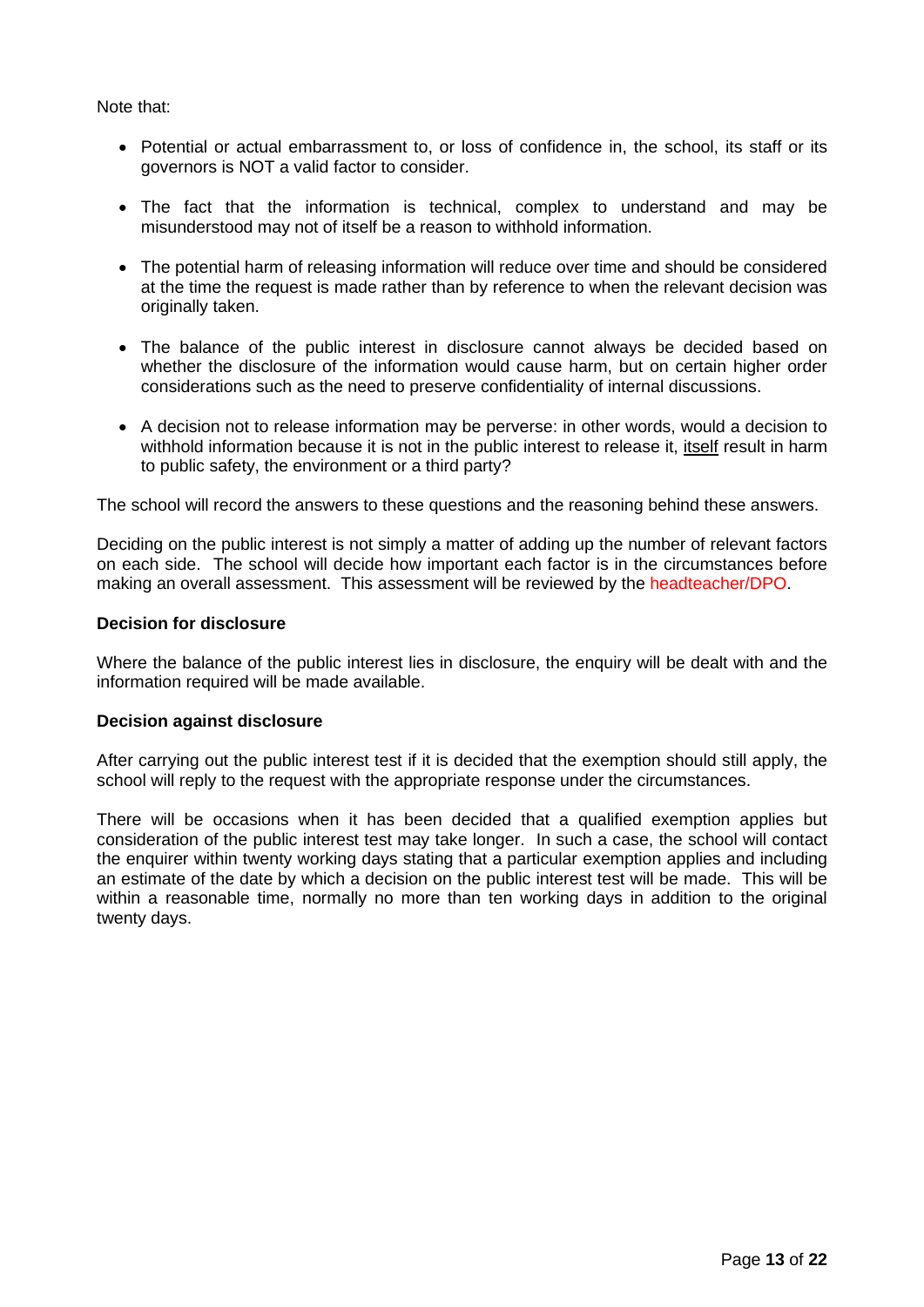## **Appendix 4: Fee charging**

<span id="page-13-0"></span>FOI does not require charges to be made but schools have discretion to charge applicants a fee in accordance with the Fees Regulations (further details are available on the legislation website): <http://www.legislation.gov.uk/uksi/2004/3244/contents/made>

The following costs will be taken into consideration when calculating the estimated cost of complying with a request for information:

**The prescribed costs**: these are any costs reasonably incurred by the school in:

- determining whether the school holds information of the description specified in the request
- locating and retrieving the information and in meeting the applicant's preference for communicating the information including the cost of associated staff time.

but it does not include the cost of staff time incurred in determining whether the school is obliged to comply with the request for information.

**The disbursements**: these are any costs directly and reasonably incurred by the school in:

- informing the applicant whether information (of the description specified in the request) is held
- communicating the information to the applicant.

#### **Information on charges**

- 1. If the information is exempt for the purposes of the FOIA fees will not apply. The school will contact the enquirer to inform them that the information is exempt. There will be no charge.
- 2. If it is apparent that the request would cost less than the current limit (£450), the school would not make the calculation.
- 3. The school will calculate the appropriate limit. Staff time is costed at £25 an hour. When calculating whether the limit is exceeded, the school will take into consideration the costs of determining whether the information is held, where it is held, retrieving the information and extracting the information from other documents. The school does not take into consideration any costs involved with deciding whether information is exempt under the Act.
- 4. If a request costs less than the limit, the school will only charge for the cost of informing the applicant whether the information is held and communicating the information to the applicant (for example photocopying, printing and postage costs).

Charges are:

- 5p per A4 sheet for printing or photocopying, black and white
- 10p per A3 sheet for printing or photocopying, black and white
- 92p per A4 sheet for printing or photocopying, colour
- £1.24 per A3 sheet for printing or photocopying, colour
- postage costs (documents will be sent by second class mail unless specified otherwise).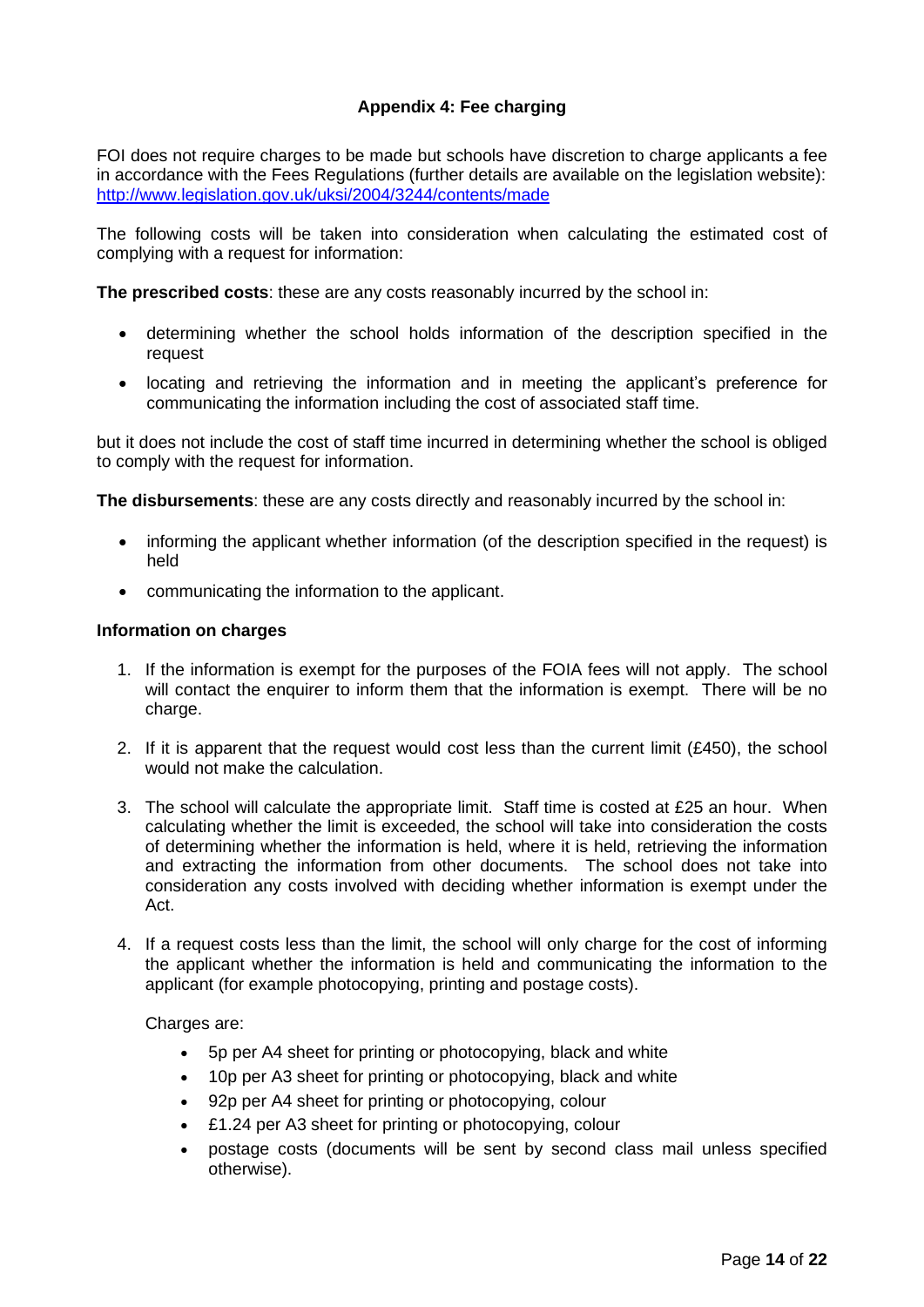- 5. If a request exceeds the limit, the school may: turn the request down; answer and charge a fee; or answer and waive the fee. If the school chooses to comply with a request where the estimated cost exceeds the threshold it will calculate the appropriate charge (as paragraph 3).
- 6. For all requests received the school will have regard to the following points:
	- Duty to provide advice and assistance to applicants. If the school plans to turn down a request for cost reasons it will contact the applicant in advance to discuss whether they would prefer the scope of the request to be modified so that it would cost less than the appropriate limit; or
	- If the school plans to suggest charging the applicant a high fee it will contact the applicant in advance to discuss the amount of the charge and enquire whether they would prefer the scope of the request to be modified so that it would cost less than the appropriate limit
	- The Regulations set out the maximum amount that can be charged. They do not set out a minimum charge nor prevent the school from charging no fee. The school may, for straightforward requests, choose to waive a fee.

#### **Limits to fee charges**

The fee for complying with a request for information must not be more than the sum of the prescribed costs and the disbursements.

#### **Aggregated costs**

Where two or more requests are made to the school by different people who appear to be acting together or as part of a campaign, the estimated costs of complying with any of the requests is to be taken to be the estimated total cost of complying with them all, provided that:

- i. the two or more requests referred to in that section are for information which is on the same subject matter or is otherwise related;
- ii. the last of the requests is received by the school by the twentieth school day following the date of receipt of the first of the requests; and
- iii. it appears to the school that the requests have been made in an attempt to ensure that the prescribed costs of complying separately with each request would not exceed the appropriate limit.

#### **How will the applicant be informed?**

Where the school intends to charge a fee for complying with a request for information, it will give the person requesting the information appropriate notice in writing (the "fees notice") stating that a fee of the amount specified in the notice is to be charged for complying.

The school requires proof of delivery of a fees notice, either signed for in the post or emailed with a return receipt request. Where a fees notice has been given to the person making the request, the school will not comply with the request unless the fee is paid within 3 months of the notice being received.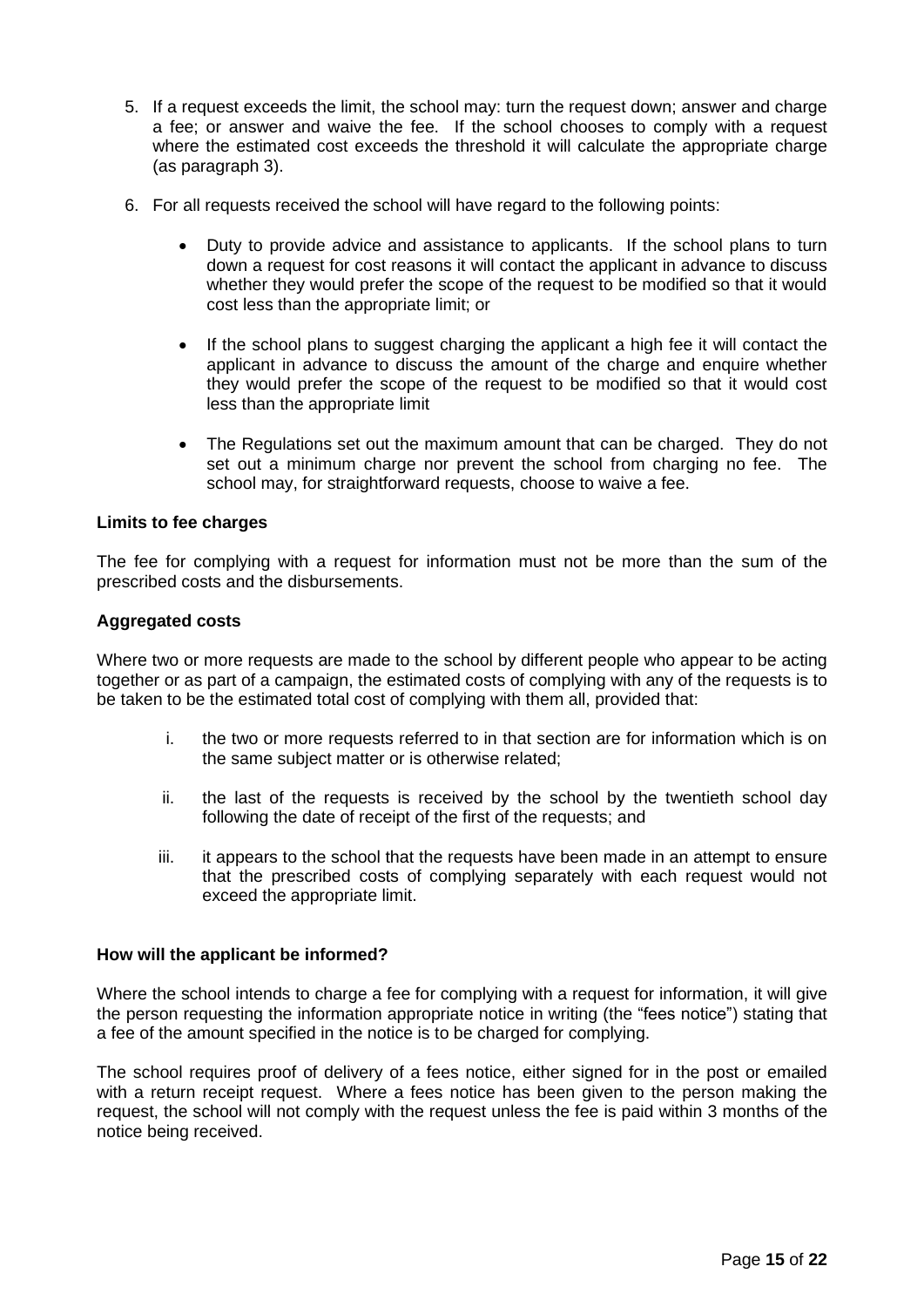# **Appendix 5: Guide to information available under the publication scheme**

<span id="page-15-0"></span>

| Information to be published<br>this includes datasets where applicable – please refer to the document<br>"How to complete the Guide to Information" available from the ICO | How the information can be obtained<br>(for instance, hard copy and/or website)<br>NB some information may only<br>be available for inspection | Charge<br>(if applicable) |
|----------------------------------------------------------------------------------------------------------------------------------------------------------------------------|------------------------------------------------------------------------------------------------------------------------------------------------|---------------------------|
| Class 1 – who we are and what we do<br>(organisational information, structures, locations and contacts) – this will be <b>current</b> information only                     |                                                                                                                                                |                           |
| Who's who in the school                                                                                                                                                    | website                                                                                                                                        |                           |
| Who's who on the governing body/board of governors and the basis of their appointment                                                                                      | website                                                                                                                                        |                           |
| Instrument of Government/Articles of Association                                                                                                                           | website                                                                                                                                        |                           |
| Contact details for the headteacher and for the governing body, via the school (named contacts where<br>possible)                                                          | website                                                                                                                                        |                           |
| School prospectus (if any)                                                                                                                                                 | website                                                                                                                                        |                           |
| Annual report (if any)                                                                                                                                                     | website                                                                                                                                        |                           |
| Staffing structure                                                                                                                                                         | website                                                                                                                                        |                           |
| School session times and term dates                                                                                                                                        | website                                                                                                                                        |                           |
| Address of school and contact details, including email address                                                                                                             | website                                                                                                                                        |                           |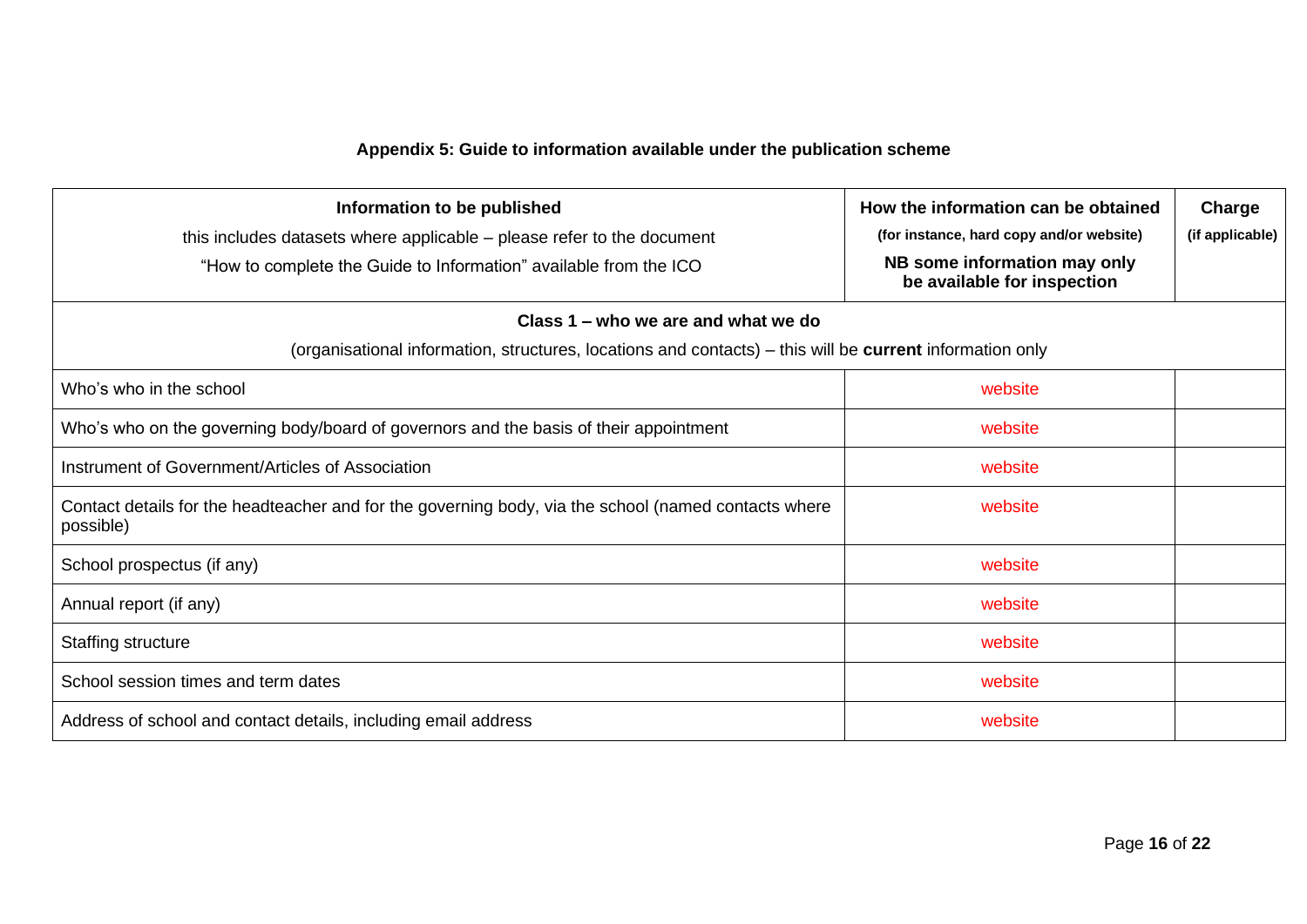| Information to be published<br>(NB some information may only<br>be available for inspection)                                                                                                                                                        | How the information can be<br>obtained<br>(for instance, hard copy and/or website) | Charge<br>(if applicable) |
|-----------------------------------------------------------------------------------------------------------------------------------------------------------------------------------------------------------------------------------------------------|------------------------------------------------------------------------------------|---------------------------|
| Class 2 – what we spend and how we spend it                                                                                                                                                                                                         |                                                                                    |                           |
| (financial information relating to projected and actual income and expenditure, procurement, contracts and financial audit)<br>- current and previous financial year as a minimum                                                                   |                                                                                    |                           |
| Annual budget plan and financial statements                                                                                                                                                                                                         | school office/hard copy on request                                                 |                           |
| Capital funding                                                                                                                                                                                                                                     | school office/hard copy on request                                                 |                           |
| Financial audit reports                                                                                                                                                                                                                             | school office/hard copy on request                                                 |                           |
| Details of expenditure items over £2000 - published at least annually but at a more frequent quarterly or<br>biannual interval where practical                                                                                                      | school office/hard copy on request                                                 |                           |
| Procurement and contracts the school has entered into, or information relating to (or a link to) information held<br>by an organisation which has done so on its behalf (for example, a local authority or diocese)                                 | school office/hard copy on request                                                 |                           |
| Pay policy                                                                                                                                                                                                                                          | school office/hard copy on request                                                 |                           |
| Staff allowances and expenses that can be incurred or claimed, with totals paid to individual senior staff<br>members (senior leadership team or equivalent, whose basic actual salary is at least £60,000 per annum) by<br>reference to categories | school office/hard copy on request                                                 |                           |
| Staffing, pay and grading structure including, as a minimum, salaries for senior staff (senior leadership team or<br>equivalent as above) in bands of £10,000; and for more junior posts, by salary range.                                          | school office/hard copy on request                                                 |                           |
| Governors' allowances that can be incurred or claimed, and a record of total payments made to individual<br>governors                                                                                                                               | school office/hard copy on request                                                 |                           |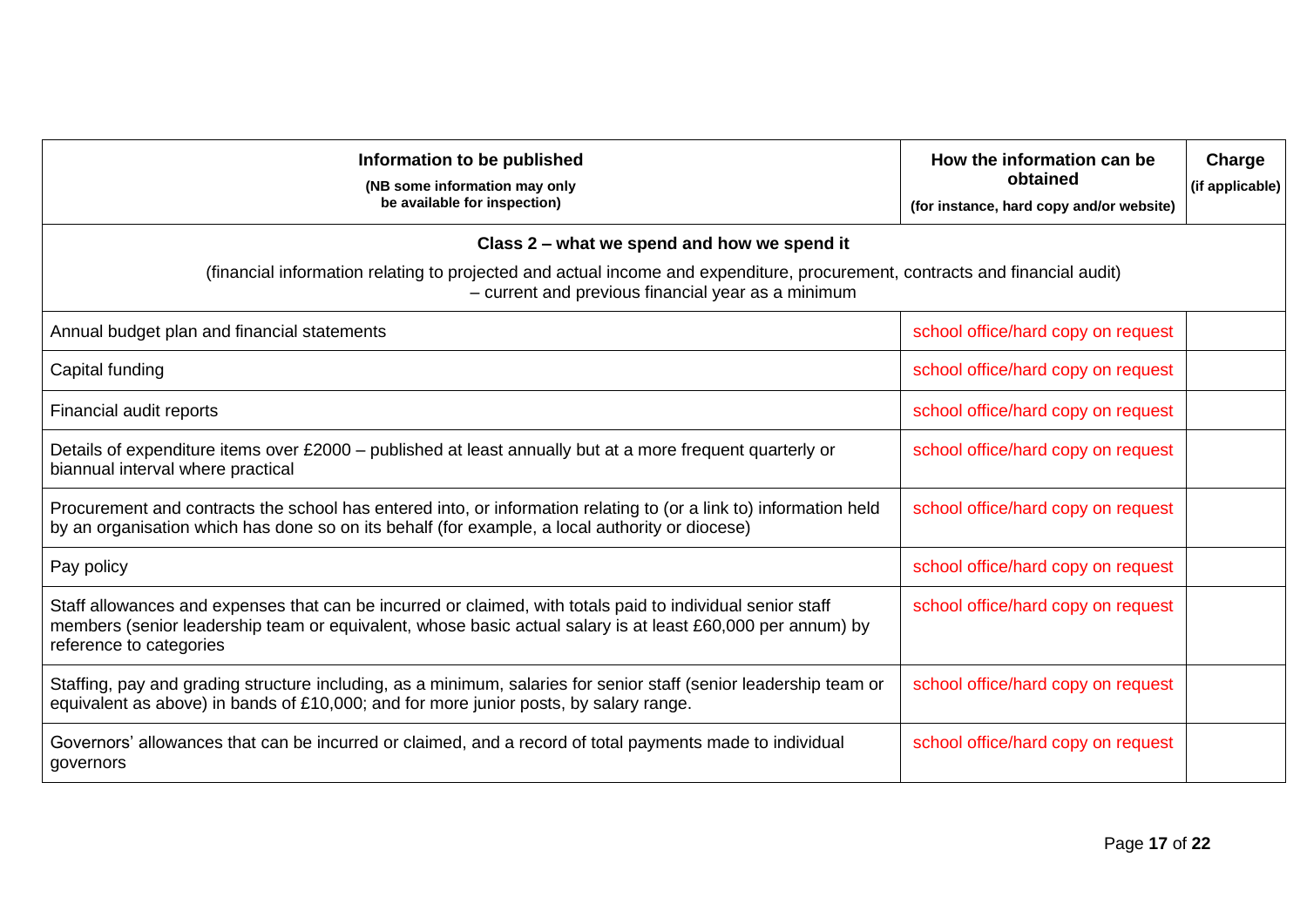| Information to be published<br>(NB some information may only<br>be available for inspection)                                                                                                                                                | How the information can be obtained<br>(for instance, hard copy and/or website) | Charge<br>(if applicable) |
|---------------------------------------------------------------------------------------------------------------------------------------------------------------------------------------------------------------------------------------------|---------------------------------------------------------------------------------|---------------------------|
| Class 3 – what our priorities are and how we are doing                                                                                                                                                                                      |                                                                                 |                           |
| (strategies and plans, performance indicators, audits, inspections and reviews) – current information should be published                                                                                                                   |                                                                                 |                           |
| School profile (if any) and performance data supplied to the government or a direct link to the data<br>Including the latest Ofsted/Education and Training Inspectorate report (summary and full report)<br>and post-inspection action plan | school office/hard copy on request                                              |                           |
| Performance management policy and procedures adopted by the governing body                                                                                                                                                                  | school office/hard copy on request                                              |                           |
| The school's future plans – for example, proposals for and any consultation on the future of the<br>school, such as a change in status                                                                                                      | school office/hard copy on request                                              |                           |
| Safeguarding and child protection                                                                                                                                                                                                           | school office/hard copy on request                                              |                           |
| Class 4 – how we make decisions                                                                                                                                                                                                             |                                                                                 |                           |
| (decision making processes and records of decisions) – current and previous three years as a minimum                                                                                                                                        |                                                                                 |                           |
| Admissions policy/decisions (not individual admission decisions) – where applicable                                                                                                                                                         | school office/hard copy on request                                              |                           |
| Governing body meeting agendas, papers and minutes<br>(NB information that is properly considered to be private should be excluded)                                                                                                         | school office/hard copy on request                                              |                           |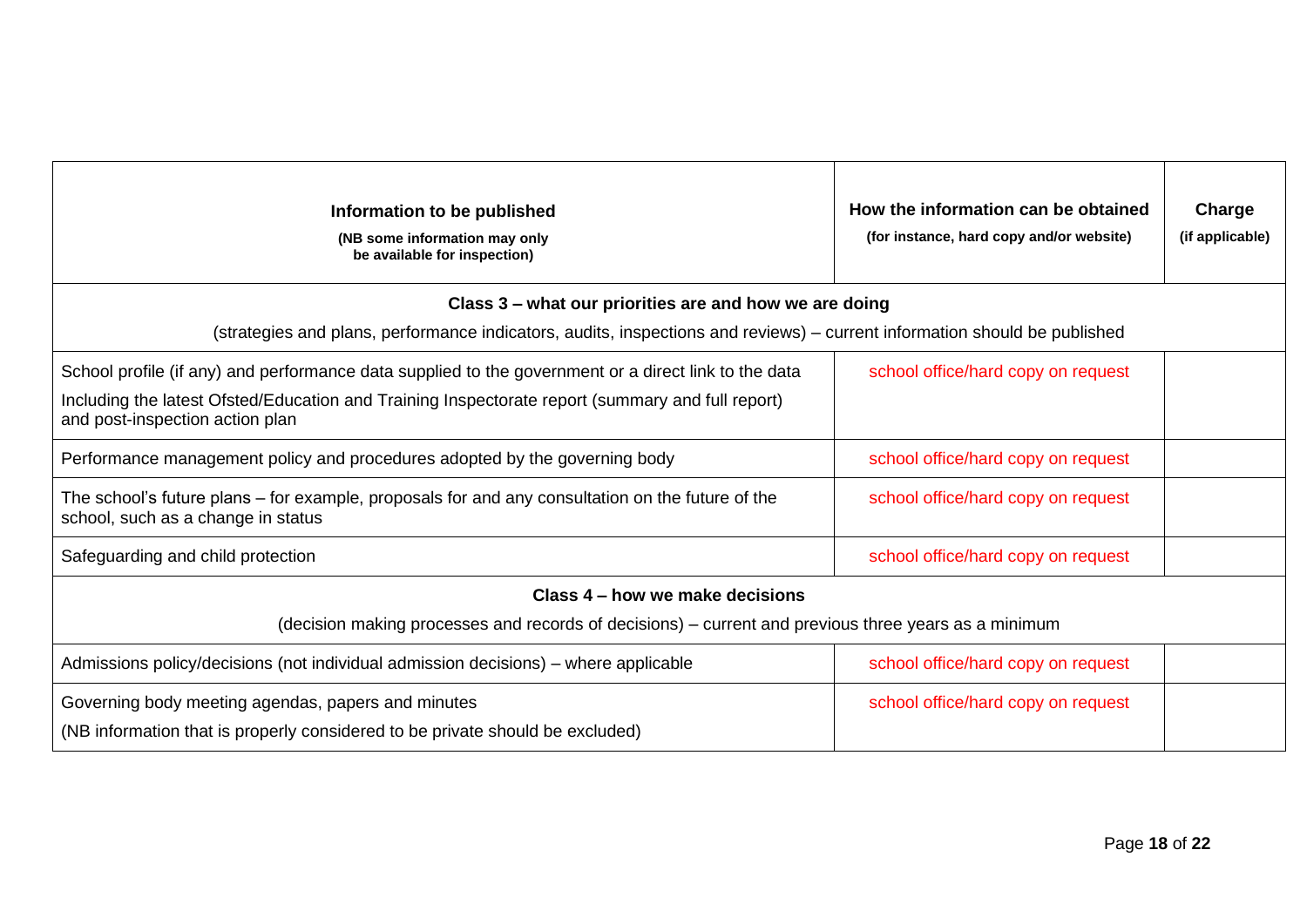| Information to be published<br>(NB some information may only<br>be available for inspection)                                                                                                                                                                         | How the information can be obtained<br>(for instance, hard copy and/or website) | Charge<br>(if applicable) |
|----------------------------------------------------------------------------------------------------------------------------------------------------------------------------------------------------------------------------------------------------------------------|---------------------------------------------------------------------------------|---------------------------|
| Class 5 – our policies and procedures in relation to pupils                                                                                                                                                                                                          |                                                                                 |                           |
| (current written protocols, policies and procedures for delivering our services and responsibilities) – current information only.                                                                                                                                    |                                                                                 |                           |
| As a minimum these must include policies, procedures and documents that the school is required to have by statute or by its funding agreement or equivalent, or<br>by the government – these will include policies and procedures for handling information requests. |                                                                                 |                           |
| Records management and personal data policies, including:                                                                                                                                                                                                            | school office/hard copy on request                                              |                           |
| information security policies<br>$\bullet$                                                                                                                                                                                                                           |                                                                                 |                           |
| records retention, destruction and archive policies<br>$\bullet$                                                                                                                                                                                                     |                                                                                 |                           |
| data protection (including information sharing policies)                                                                                                                                                                                                             |                                                                                 |                           |
| Charging regimes and policies                                                                                                                                                                                                                                        | school office/hard copy on request                                              |                           |
| This should include details of any statutory charging regimes.                                                                                                                                                                                                       |                                                                                 |                           |
| Charging policies should include charges made for information routinely published. They should<br>clearly state what costs are to be recovered, the basis on which they are made and how they are<br>calculated.                                                     |                                                                                 |                           |
| If the school charges a fee for re-licensing the use of datasets, it should state in its guide how this is<br>calculated (please see "How to complete the Guide to information" available from the ICO).                                                             |                                                                                 |                           |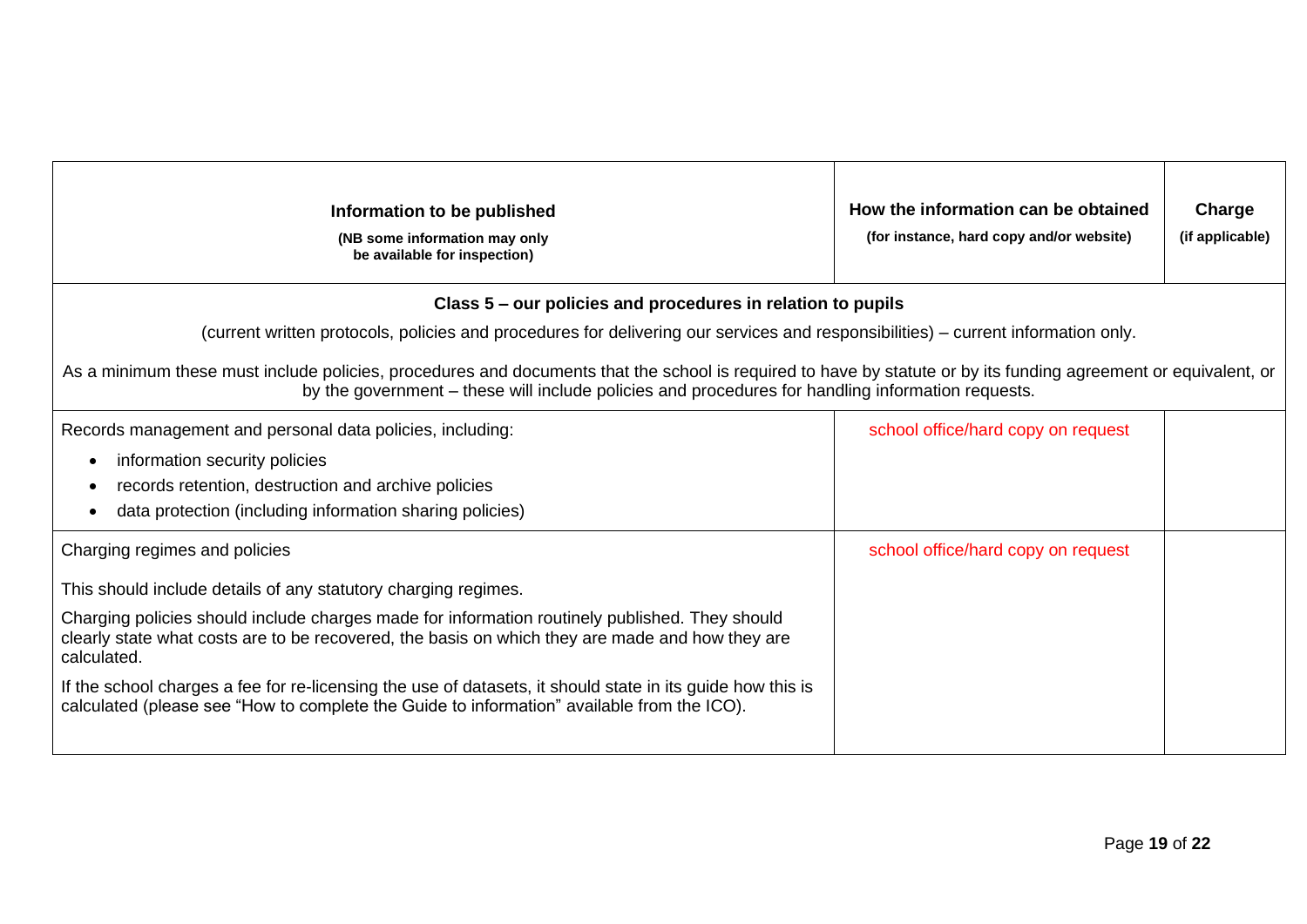| Information to be published<br>(NB some information may only<br>be available for inspection)     | How the information can be obtained<br>(for instance, hard copy and/or website) | Charge<br>(if applicable) |
|--------------------------------------------------------------------------------------------------|---------------------------------------------------------------------------------|---------------------------|
| Class 6 – lists and registers                                                                    |                                                                                 |                           |
| (currently maintained lists and registers only – this does not include the attendance register)  |                                                                                 |                           |
| Curriculum circulars and statutory instruments                                                   | school office/hard copy on request                                              |                           |
| Disclosure logs                                                                                  | school office/hard copy on request                                              |                           |
| Asset register                                                                                   | school office/hard copy on request                                              |                           |
| Any information the school is currently legally required to hold in publicly available registers | school office/hard copy on request                                              |                           |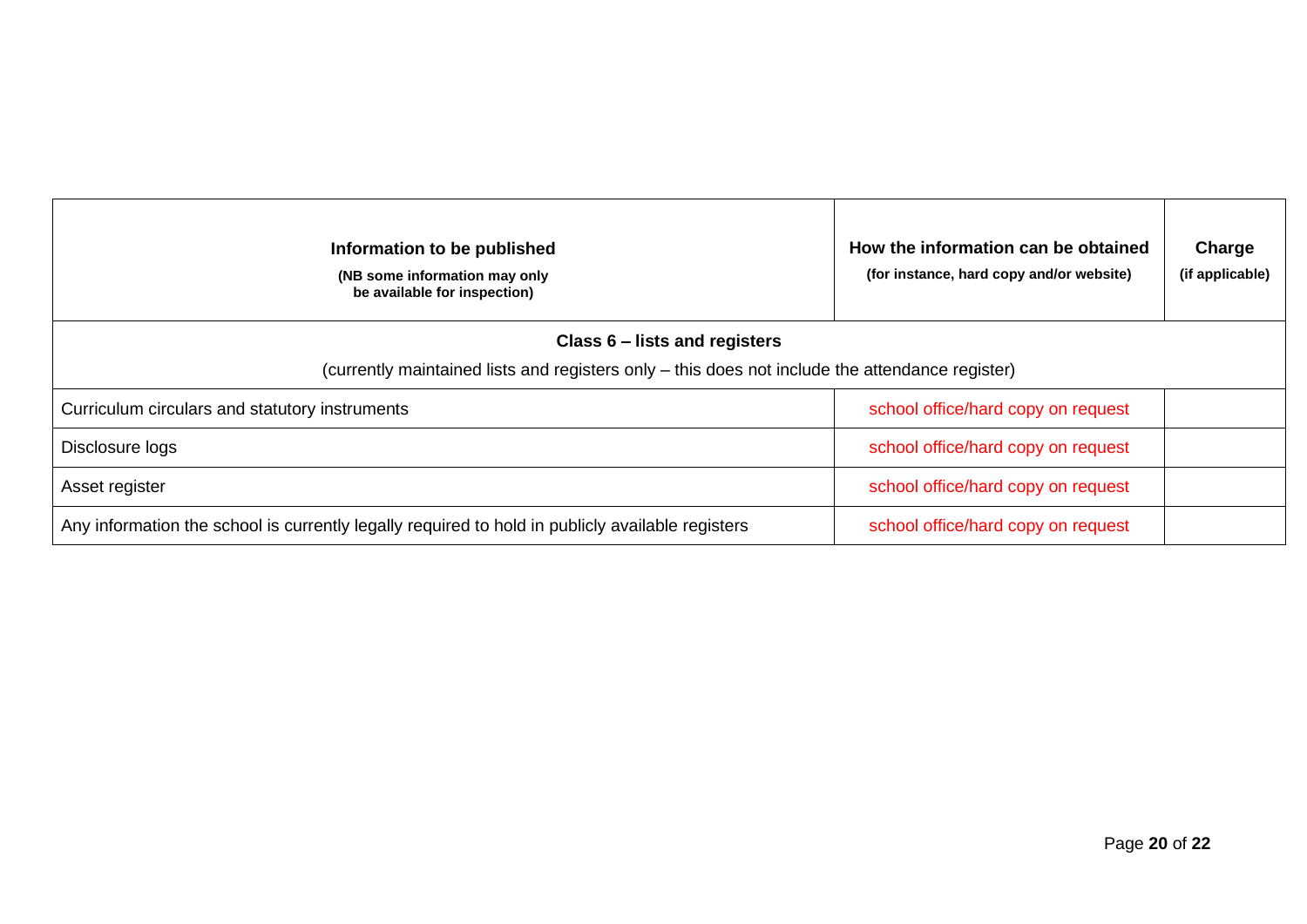| Information to be published<br>(NB some information may only<br>be available for inspection)                                                              | How the information can be obtained<br>(for instance, hard copy and/or website) | Charge<br>(if applicable) |
|-----------------------------------------------------------------------------------------------------------------------------------------------------------|---------------------------------------------------------------------------------|---------------------------|
| Class 7 – the services we offer                                                                                                                           |                                                                                 |                           |
| (information about the services we offer, including leaflets, guidance and newsletters produced for the public and businesses) – current information only |                                                                                 |                           |
| Extra-curricular activities                                                                                                                               | school office/hard copy on request                                              |                           |
| Out of school clubs                                                                                                                                       | school office/hard copy on request                                              |                           |
| Services for which the school is entitled to recover a fee, together with those fees                                                                      | school office/hard copy on request                                              |                           |
| School publications (leaflets, booklets and newsletters)                                                                                                  | school office/hard copy on request                                              |                           |
| <b>Additional Information</b><br>(this will provide schools with the opportunity to publish information that is not itemised in the lists above)          |                                                                                 |                           |
|                                                                                                                                                           |                                                                                 |                           |